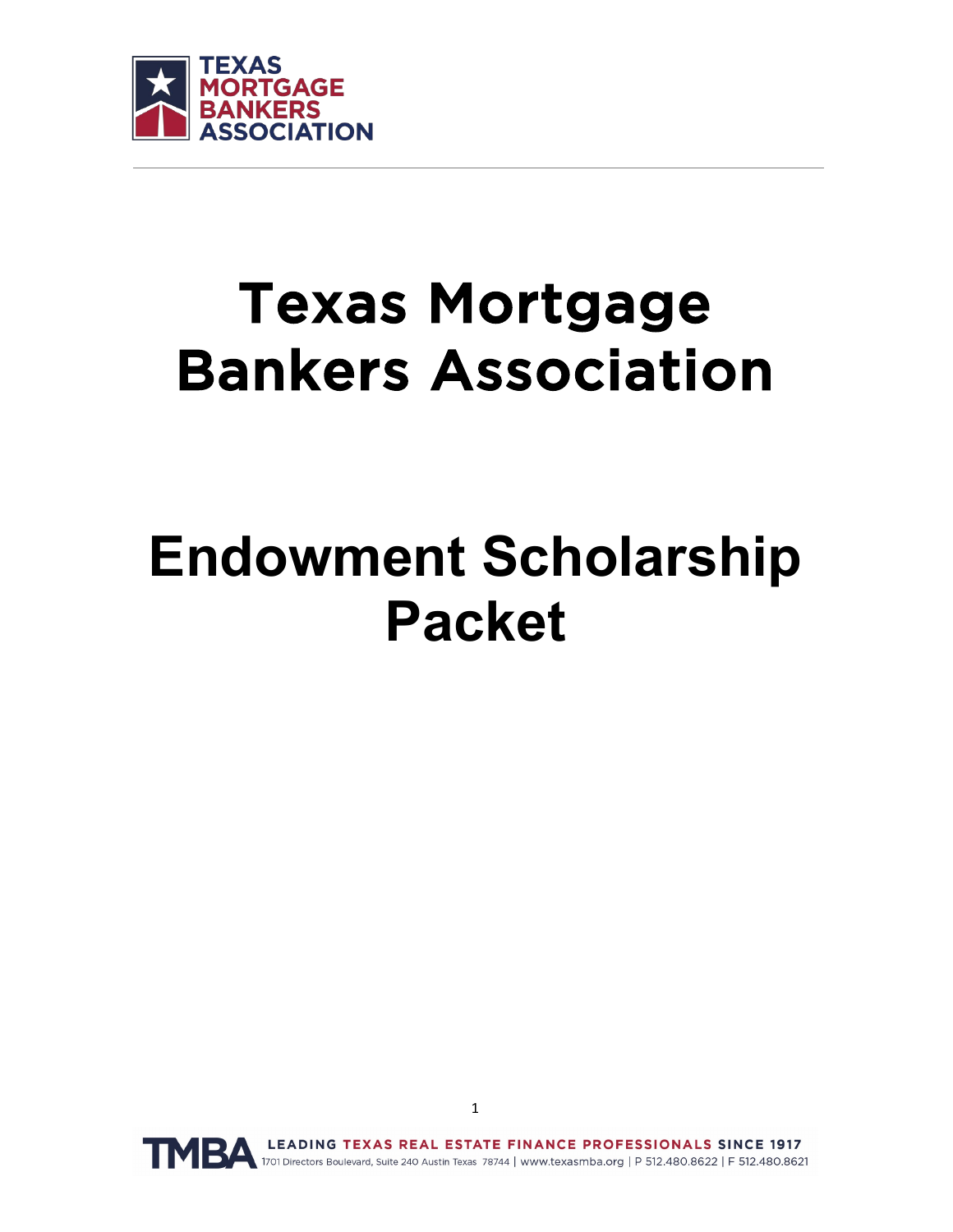

## TABLE OF CONTENTS

- 1. Funding
- 2. Criteria
- 3. Application
- 4. Eligibility
- 5. Judging
- 6. Announcing the Award Recipient
- 7. Disbursements of Funds
- 8. How to Apply
- 9. Attachments

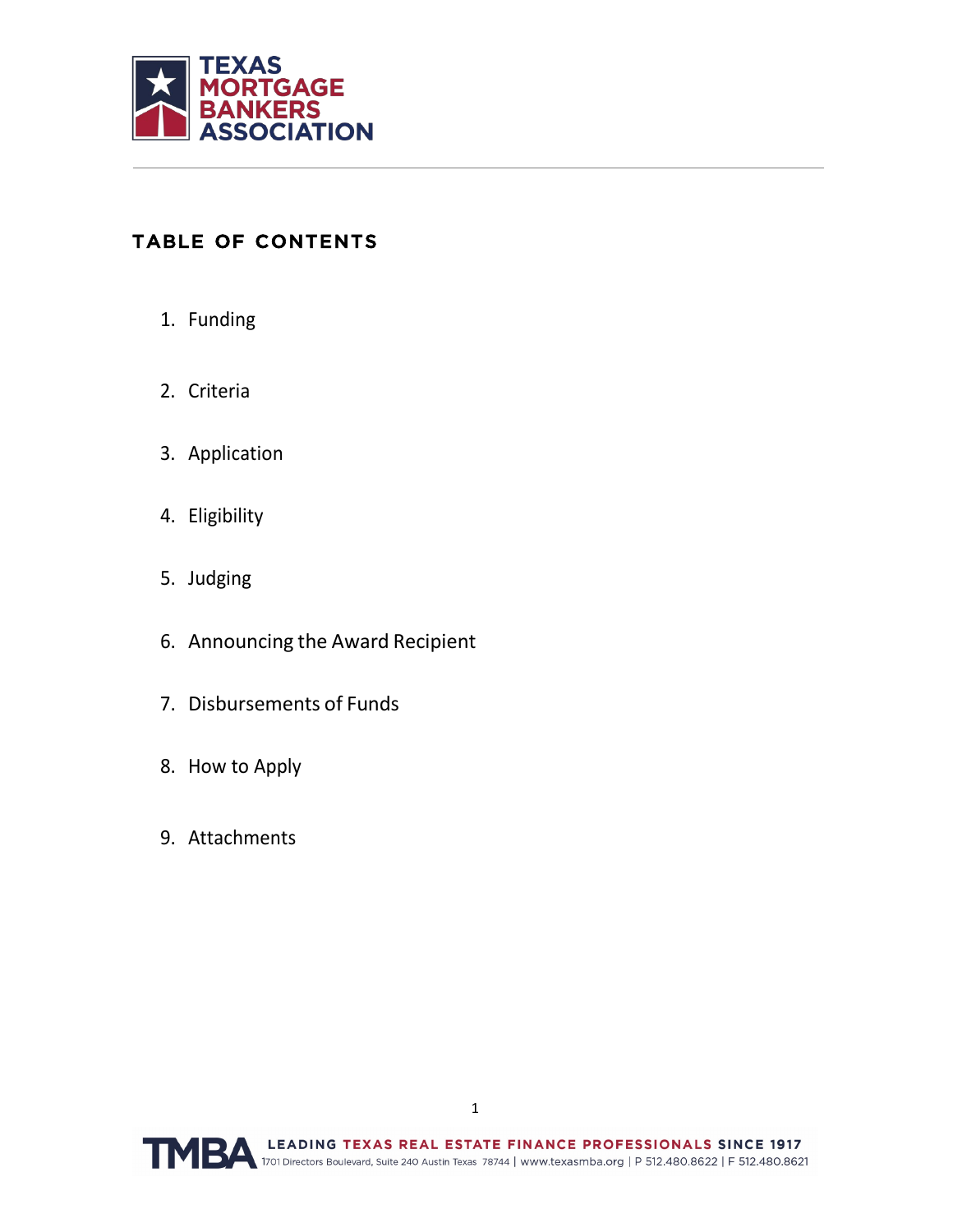

#### **1. Funding**

The Board ("Board") of the Texas Mortgage Bankers Association ("TMBA") established an Education Endowment in 2012 ("Fund"). In connection with that Fund, the Board began contributing certain monies into the Fund, and adopted the Investment Policy for Education Endowment ("Policy"). The Policy provides that each year a certain portion of the total real return can be used to support the Fund's educational goals.

In 2015, the Board decided to offer, beginning in May 2015, limited scholarships to persons wishing to participate in relevant mortgage banking related programs furthering the general goals of the TMBA. The scholarships are not designed to give recipients a "free ride." Instead, the underlying premise is that recipient and/or recipient's employer will also make an investment of time, talent and treasure in participating in the program. The Board believes this approach more properly incentivizes recipients to take their participation seriously, and furthers the objectives of the TMBA.

On an annual basis, scholarships may be awarded to qualifying applicants in the following amounts:

- **\$2,500**
- **\$1,500**
- **\$500**

#### **2. Criteria**

Qualifying criteria are very important for the scholarship program. The criteria determine who will be awarded a scholarship. Criteria generally will be changed no more than once per year, after the award has been given and before the application is published for the next deadline.

The current criteria that judges will consider for determining who should receive a scholarship are generally as follows (in no particular order):

- The relevance of the program for which the scholarship is proposed to be used.
- How this program furthers the goals of the TMBA.
- Why the applicant is particularly well-suited for the scholarship.
- Whether the applicant has demonstrated loyalty to, and ambition in, the mortgage banking industry.
- Whether the applicant has demonstrated substantial interest and investment of time and talent in the TMBA, or another similar organization focused on promoting the mortgage banking industry generally.
- Whether the applicant has a proven track record of attaining educational goals.
- Whether the applicant will be a stellar ambassador of the TMBA.
- Whether the applicant faces a significant disadvantage (e.g., economic hardship, or otherwise) in furthering the applicant's mortgage banking education.

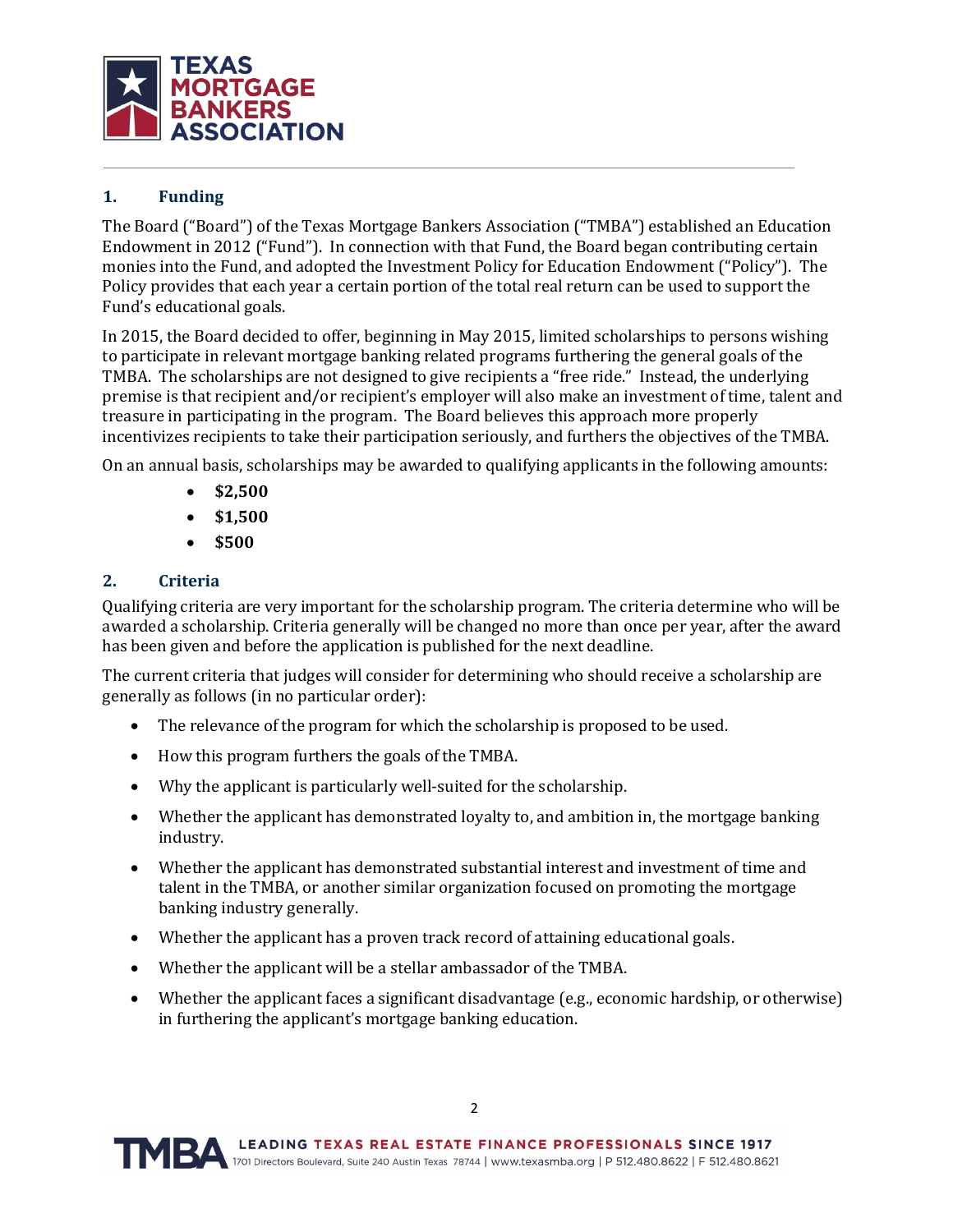

#### **3. Application**

Applicants for scholarships must complete a written application. The application can be found in Attachment 1 hereto.

The application includes, among other information, the criteria for obtaining the scholarship, application deadline, time period within which the funds can be used, all required materials that must be submitted with the application, and contact information for questions and submittal.

Applicants should submit evidence supporting the claims made in the application directly relating to the criteria of the scholarship, e.g., transcripts for GPA or school verification, medical verification of a disability if asserted as a disadvantage, written recommendations from employers or other relevant persons, verification of prior service, etc.

#### **Eligibility**

Applications are open to any individual currently actively employed in the mortgage banking industry, so long as such person spends a majority of his or her working time physically working in the State of Texas.

Notwithstanding the foregoing, current members of the Board, TMBA staff, and any individual who has received a TMBA scholarship within the three years immediately preceding the then-current calendar year, and each of their respective spouses, parents, and children, are not eligible.

#### **4. Judging**

A three-person, volunteer judging committee will select scholarship recipients. The judging committee will consist of persons who are members of the Board and/or members of the Education and Endowment Committee (or its successor).

The contact for applications will be a member of the TMBA staff, and such person is not eligible to be a judge.

The application contact will ensure that judges receive all information in a "blinded," partially blanked out, format to help prevent bias in judging. The judges' copies will be numbered so if a question arises the application contact can reference information by number.

Judges at all times retain the authority to decide not to award one or more of the scholarships after reviewing the applications.

#### **5. AnnouncingRecipients**

Scholarship recipients will be notified in writing. The award letter will ask the recipient for the contact and address information for the program proposed to be attended, so the TMBA can send the award directly to the organization hosting the educational program in which the recipient will participate.

The TMBA may choose to have a formal presentation at which recipients are announced, such as at a conference or seminar.

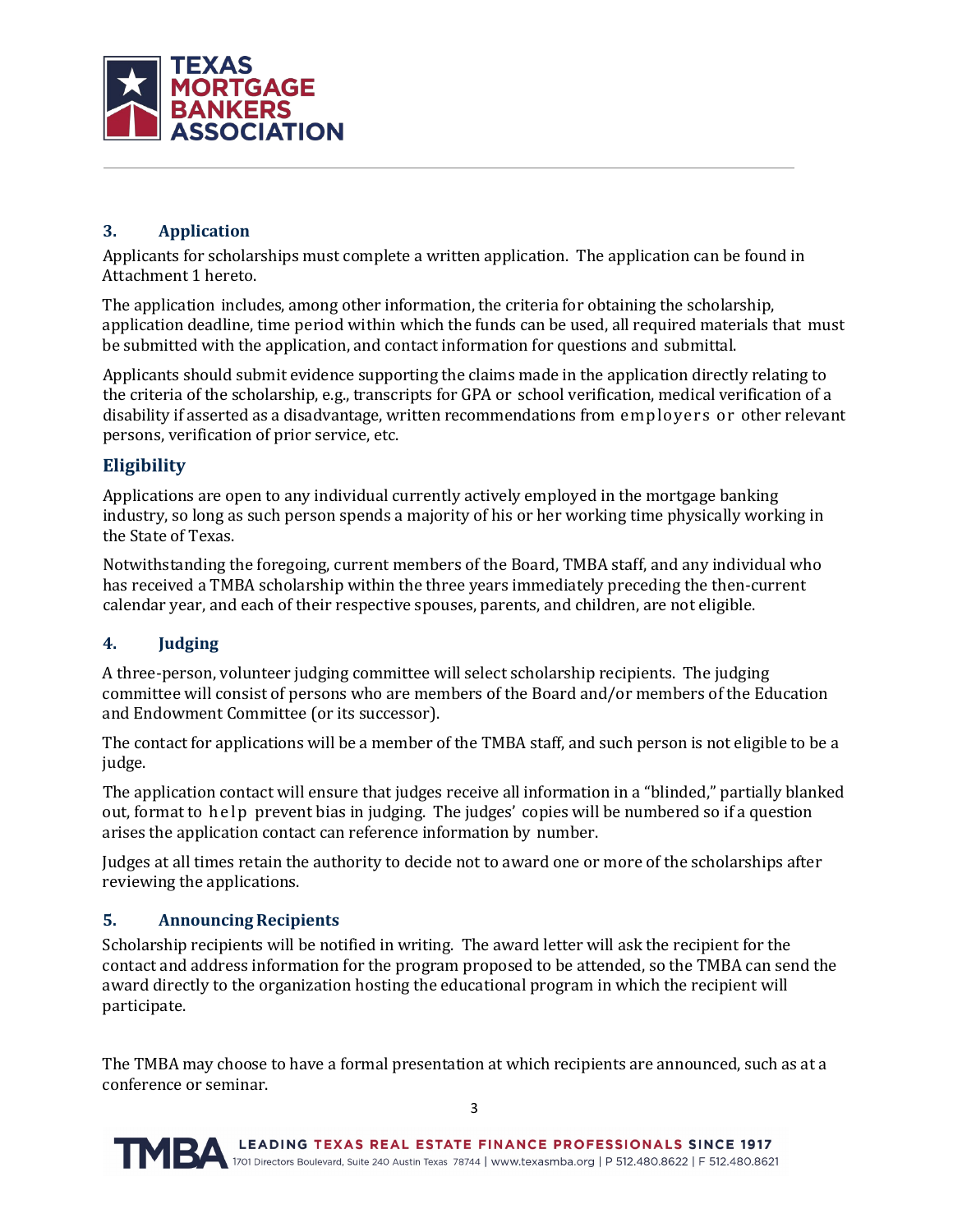

#### **6. Disbursement of Funds**

Scholarship funds will be sent directly to the host of the program in which the recipient will participate (unless otherwise approved by the Executive Committee).

The TMBA makes no representation regarding whether scholarship funds are taxable. Recipients should consult their tax advisors in this regard.

If the recipient decides not to participate in the program proposed, or discontinues participation, any unused funds will be returned to the TMBA.

If an individual is selected to receive a scholarship, but it is later determined that the individual was not eligible, the scholarship will be revoked.

#### **7. How to apply:**

Please email the following information by the deadline Friday, **May 6th, 2022 at 11:59 pm** to: [lvercher@texasmba.org](mailto:lvercher@texasmba.org) .

- Complete the application attached hereto
- Attach a statement of purpose indicating how this scholarship will help you achieve your goals in the mortgage banking industry (2-page maximum, single-sided, 8½" X 11" paper, 12-point font, 1-inch margins all sides). The statement should address the criteria listed above, and explain why you are the person who should be selected for the scholarship.
- Attach two letters of professional recommendation (exclude family members)
- Attach a resume
- Attach a transcript from the institution from which you most recently graduated (optional if graduation was more than 10 years ago)
- Attach any other information you believe will convince the judges that you are the appropriate person to whom a scholarship should be awarded

Provide one additional copy of all of the above items in a redacted format, removing all references to your name and other personally identifiable information. (Note, failure to remove all such information will disqualify you from eligibility.)

**NOTE:** If you do not receive an emailed confirmation of receipt and consideration, please contact the TMBA office to confirm in this regard. Failure to do so may result in your application being disqualified.

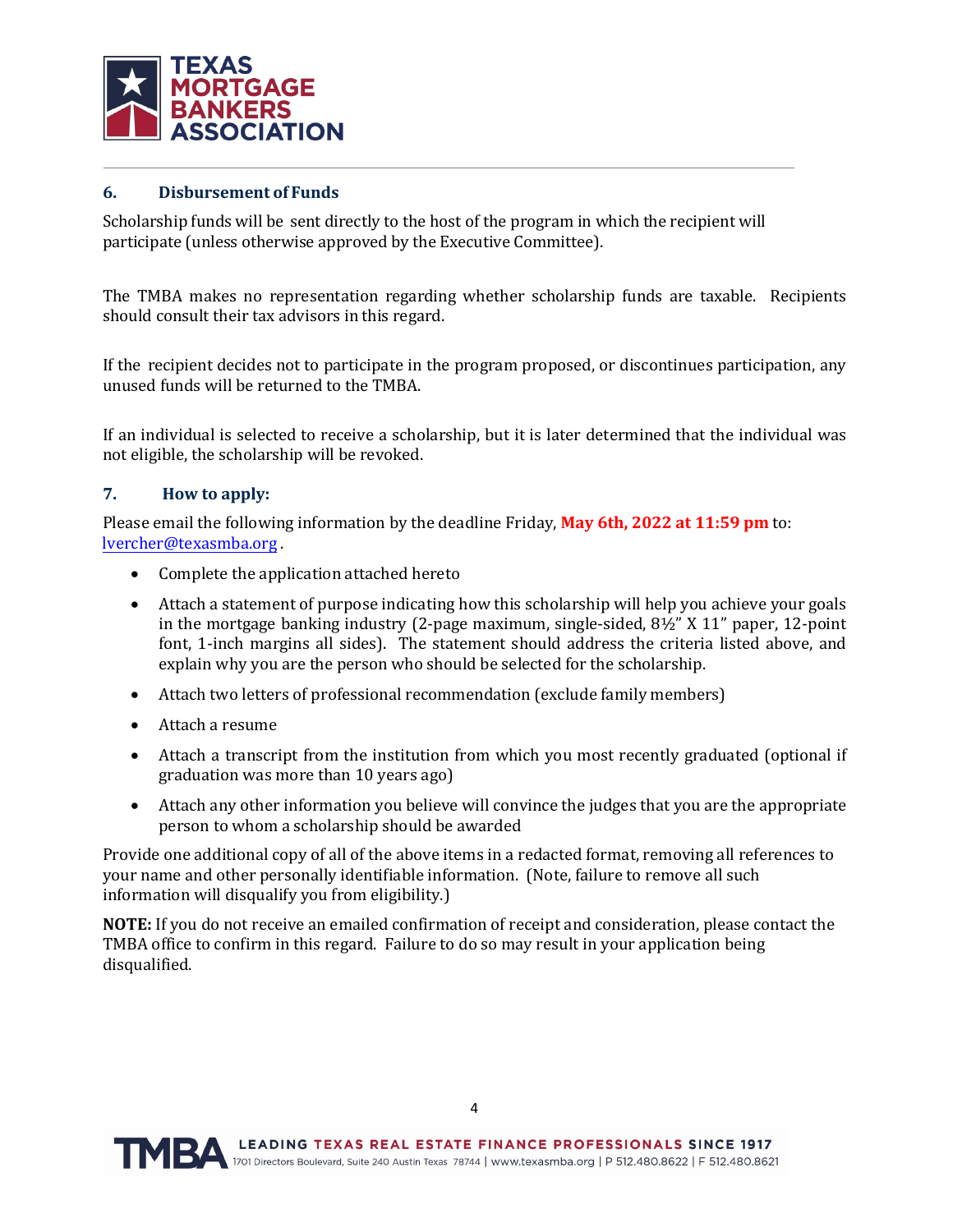

# Attachment 1 **SCHOLARSHIP APPLICATION**

| Name: $\overline{\phantom{a}}$ |  |  |
|--------------------------------|--|--|
|                                |  |  |
|                                |  |  |
|                                |  |  |

- $\Box$  Attach a statement of purpose indicating how this scholarship will help you achieve your goals in the mortgage banking industry (2-page maximum, single-sided, 8½" X 11" paper, 12-point font, 1-inch margins all sides). The statement should address the criteria listed above, and explain why you are the person who should be selected for the scholarship.
- $\Box$  Attach two letters of professional recommendation (exclude family members)
- Attach a resume
- $\Box$  Attach a transcript from the institution from which you most recently graduated (optional if graduation was more than 10 years ago)
- $\Box$  Attach any other information you believe will evidence that you are the appropriate person to whom a scholarship should be awarded
- Provide one additional copy of all the above items in a **redacted** format, removing all references to your name, contact information, and other information that will identify you to judges. (Failure to remove such information will disqualify you.)

I hereby certify that all information I am providing in connection with my application is true and correct in all material respects.

| Signature:    |  |  |  |
|---------------|--|--|--|
| Printed name: |  |  |  |
| Date:         |  |  |  |

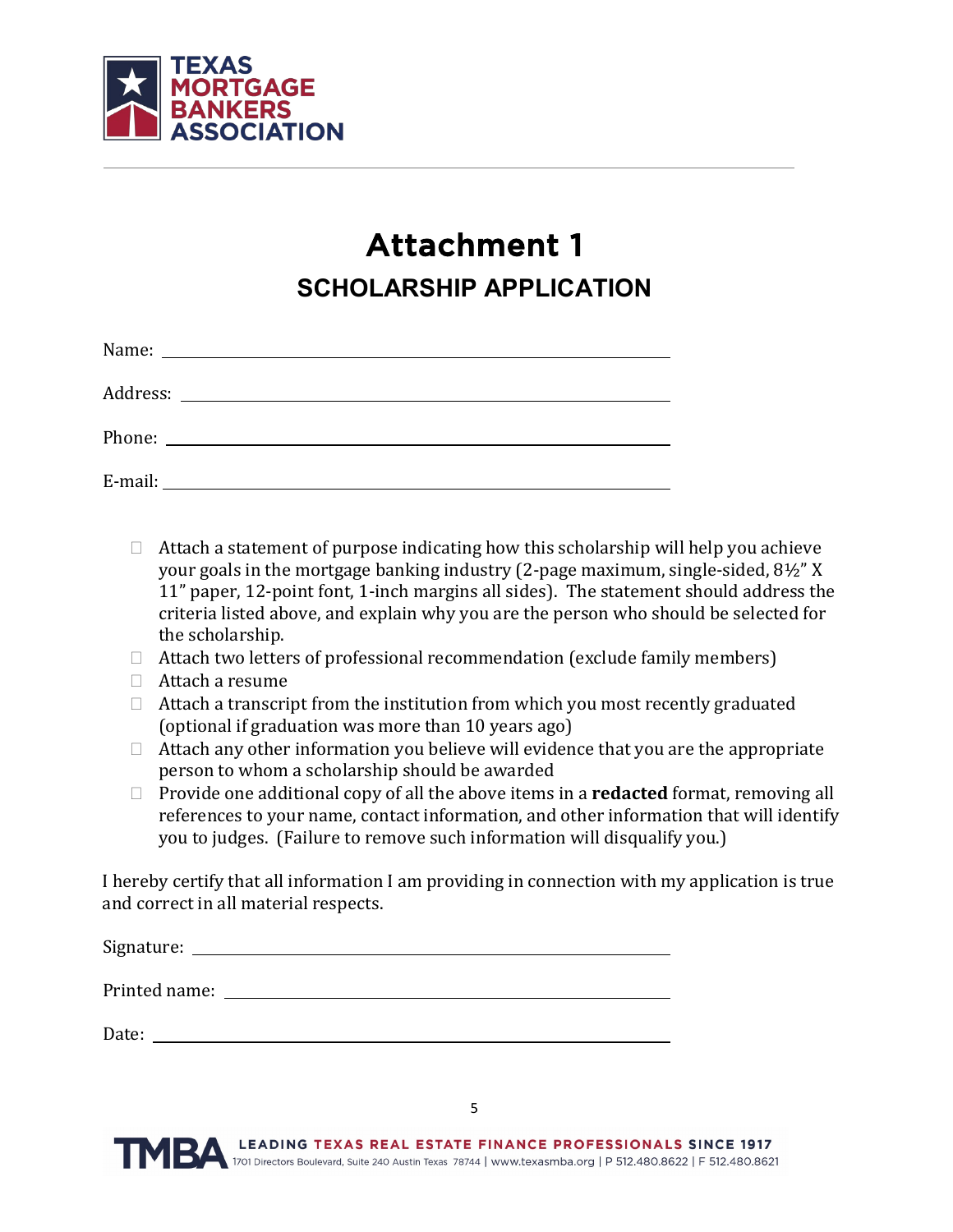

Please email the information above to **lyercher@texasmba.org**.

## TMBA SCHOLARSHIP SELECTION COMMITTEE

# SAMPLE RANKING FORM FOR ASSESSING APPLICANTS

This grid is an organizing tool to help judges evaluate scholarship applications. There is no requirement to use this form if the judges decide to develop their own system of ranking, so long as the judges all use the same ranking system as each other, and the same ranking system is used for all applicants.

Judges should follow the following process:

- $\Box$  Have a teleconference or other meeting with the other judges to confirm the ranking system that will be used.
- $\Box$  Review each application
- $\Box$  Assign each applicant points for each item, (e.g., using a scale of 1 to 10 to award each applicant points, understanding that the judges can give different items different weight if desired)
- $\Box$  Add up the points
- $\Box$  Email the completed forms for each applicant to: lvercher@texasmba.org.



Total Points: \_\_\_\_\_\_\_\_

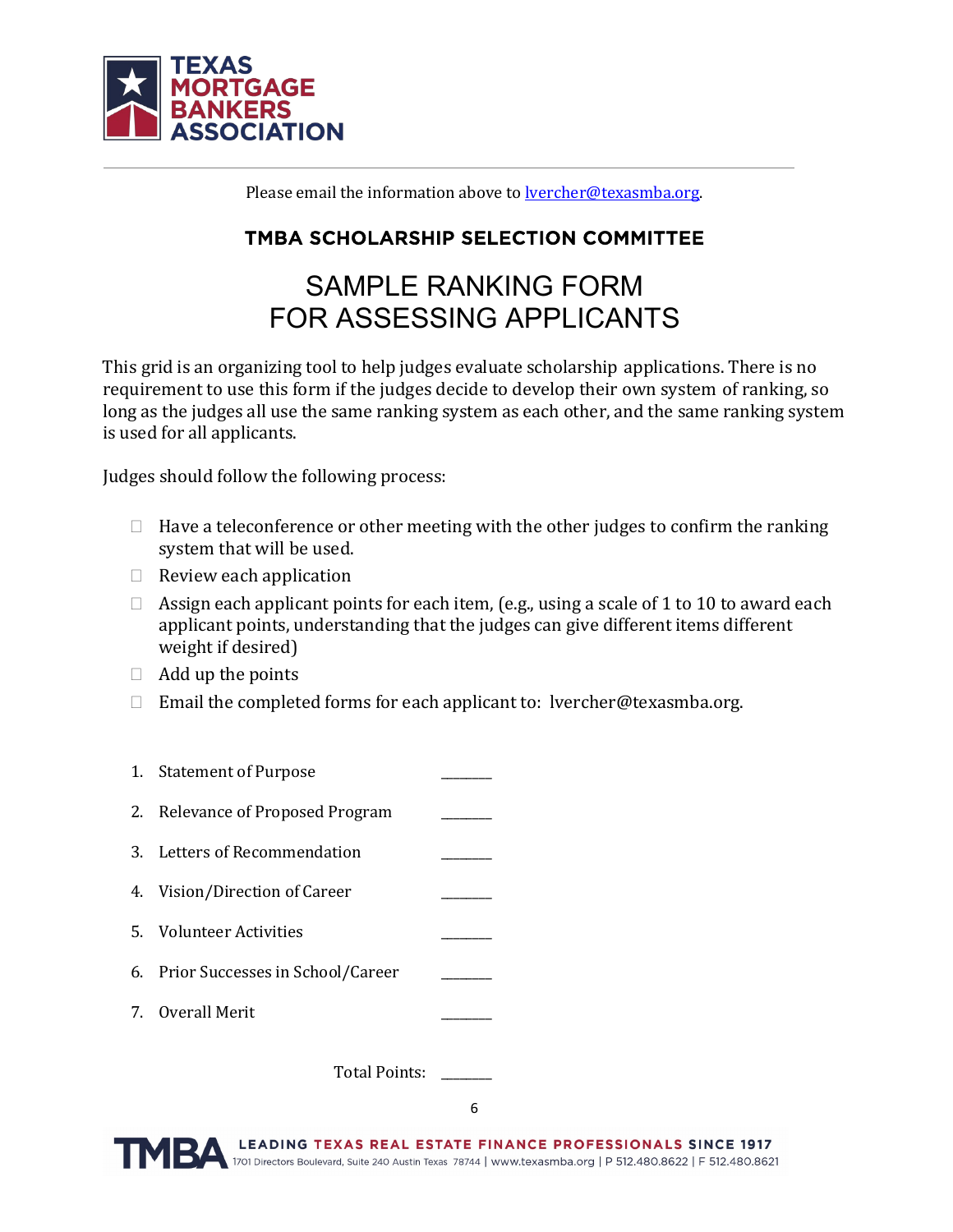

## SAMPLE NOTIFICATION LETTER TO RECIPIENT

[TMBA LETTERHEAD]

Date: [\_\_\_\_\_\_\_\_\_\_\_]

[Applicant Name] [Applicant Address]

Dear [Applicant]:

On behalf of the Texas Mortgage Bankers Association, I am delighted to announce that you have been selected to receive a scholarship for the year [\_\_\_\_\_\_\_]. CONGRATULATIONS!!!

You will receive  $\frac{1}{2}$  to help cover your educational expenses for your participation in the [\_\_\_\_\_\_\_] program. Our records indicate you plan to participate in that program beginning on or about [\_\_\_\_\_\_\_\_\_\_\_\_\_\_]. Please confirm for us within 15 days of your receipt of this letter that you still intend to participate in that program, and the specific contact name and address for the organization hosting that program so we can send your fund to that organization.

Upon receipt of the needed information, your funds will be released directly to that organization.

Please note that these funds are to be used solely for your direct expenses in participating in that program, e.g., tuition, fees, books, and supplies.

If you choose not, or after beginning cease, to participate in the designated program, or if the cost of the program is less than the amount of the scholarship, any remaining funds will revert back to the TMBA. As a condition of your award, you agree to notify the TMBA immediately if any of these events occurs.

Also contact us if your address or phone number changes.

Again, congratulations! Please let me know if you have questions or concerns.

Sincerely,

TMBA Representative

 $\overline{\phantom{a}}$